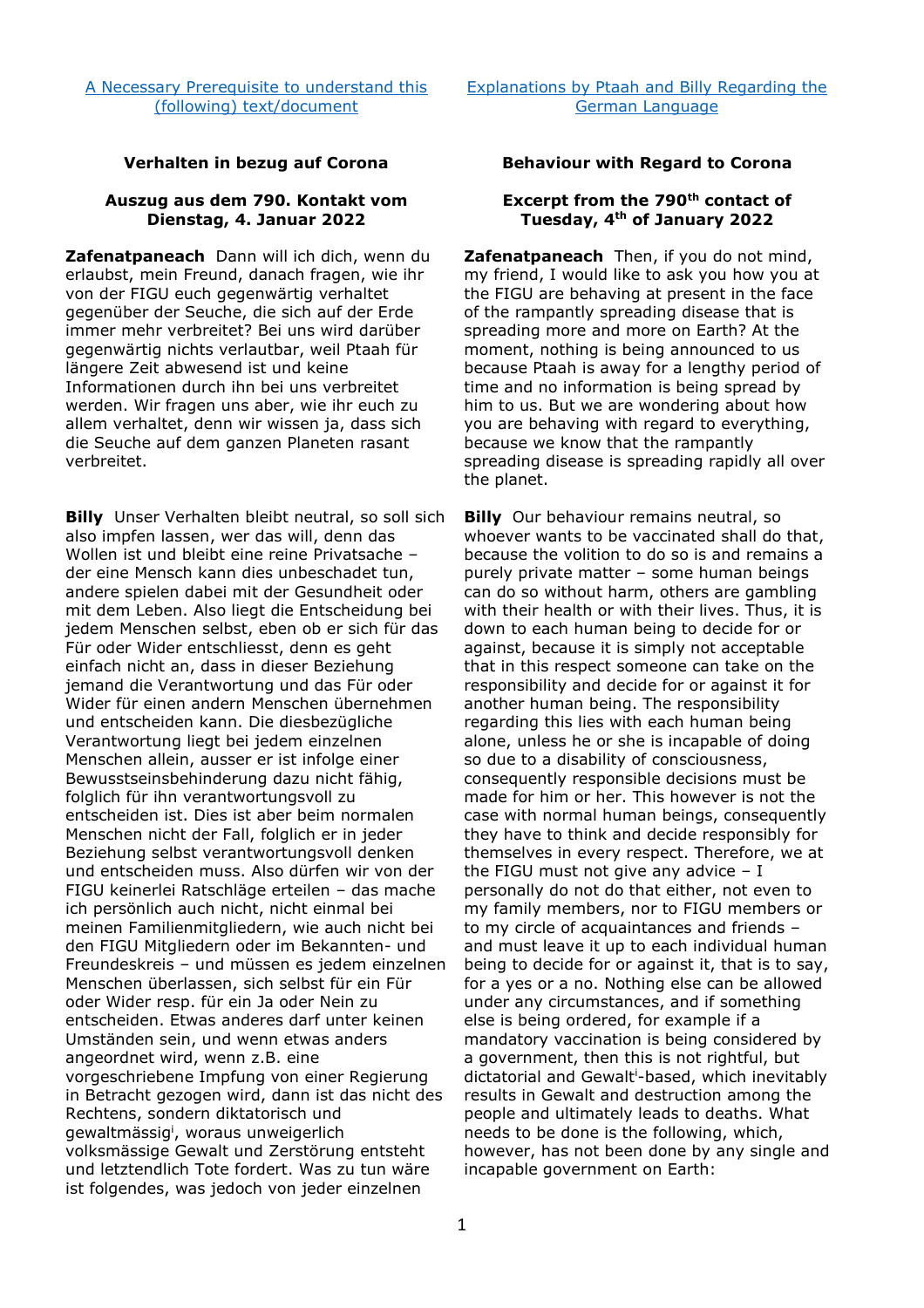und ihres Amtes unfähigen Regierung auf der Erde nicht getan wurde:

1) Allein schon die amtlichen resp.

regierungsmässigen Verhütungsmassnahmen müssen zu allem Beginn einer Epidemie oder Pandemie ergriffen, verordnet und durchgeführt werden. Dies ist die absolute und unumgängliche Pflicht jeder Regierung, die absolut für das Wohlergehen und die Gesundheit des Volkes stellvertretend zuständig und verantwortlich ist. Diese Pflicht aber wurde nur teilweise und verantwortungslos und zudem für zu kurze Zeit wahrgenommen, folglich sich die Corona-Seuche schnell weltweit ausbreiten und bisher weit über 6 Millionen Tote fordern konnte. Es wurde von den offensichtlich unfähigen Regierenden, die nur ein grosses Mundwerk führen und regierungsunfähig sind, einzig teilweise das angeordnet, was hätte sein müssen, um die erst auftretende Epidemie zu stoppen und zu beenden. Da dies aber nicht in der Weise getan wurde, was hätte getan werden müssen – was auch die Völker ohne Murren und Knurren und ohne Demonstrationen und Zerstörungen mitgemacht hätten, weil eben die Angst und anderseits genügend Vernunft noch gegenwärtig waren –, so hat sich ergeben, dass das Ganze zur Pandemie ausarten und letztendlich zum Aufstand durch Demonstrationen, Gewalt und Zerstörungen menschlicher Errungenschaften der Völker ausarten konnte. Dadurch, dass nicht strikte das Richtige und Notwendige und nicht lange genug – was etwa 4–6 Monate gedauert und natürlich grosse Teile der beinahe gesamten Wirtschaft lahmgelegt hätte – durch die Regierungen angeordnet und durchgeführt wurde, konnte alles zur Pandemie ausarten. Doch anstatt dass alles durchgezogen wurde, wurde ein Auf und Ab des Ganzen angeordnet, das heisst, dass das Maskentragen und das Abstandhalten sowie der Lockdown und die Massnahmen allgemein nur kurzfristig angeordnet, dann wieder aufgehoben wurde, um sie anderseits wieder in Kraft zu setzen, wieder aufzuheben und wieder anzuordnen. Das führte zwangsläufig grosse Massen der Völker in die Irre und zur Rebellion, denn es wurde erkannt, dass die Regierenden unfähig ihres Amtes waren und Unsinnigkeiten erdachten und anordneten. Das hat automatisch Querdenker, Verschwörungstheoretiker und Seuche-Negierende resp. Seuche-Leugner auf den Plan gerufen, insbesondere durch das aufgekommene Impfen mit Impfstoffen, die von allem Anfang an ungenügend geprüft sowie ungetestet einfach eingesetzt wurden und heute noch an Menschen in dieser Weise werden. Dass auf diese Weise seither ‹gratis› an der Menschheit getestet wird und diese als

1) The official, that is to say, governmental, preventive measures alone must be taken, enacted and implemented at the very beginning of an epidemic or pandemic. This is the absolute and unavoidable obligation of every government, which is absolutely vicariously in charge of and responsible for the well-being and health of the people. This obligation, however, was only partially and irresponsibly fulfilled and, moreover, for too short a period of time, as a result of which the rampantly spreading corona disease was able to rapidly spread worldwide and has so far caused far more than 6 million deaths. The only thing that was ordered by the obviously incapable rulers, who only have a big mouth and are incapable of governing, was partially what should have been done in order to stop and end the epidemic when it first occurred. But since this was not done in the form it should have been done – which the peoples would also have gone along with without grumbling and growling and without demonstrations and destruction, just because the anxiety and, on the other hand, sufficient rationality were still present –, it then came about that the whole thing could pervert into a pandemic and ultimately get very badly out of the control of the good human nature in the form of an insurgency through demonstrations, Gewalt and the destruction of the human achievements of the peoples. Since the governments did not strictly order and implement that which was right and necessary and for long enough – which would have taken about 4-6 months and of course would have paralysed large parts of almost the entire economy – everything could pervert into a pandemic. But instead of everything being followed through, an up and down of the whole thing was imposed; that is to say, the wearing of masks and the keeping of distance as well as the lockdown and the measures in general, were only ordered for a short time, then abrogated again, only to be put into effect again, abrogated again and ordered once more. This inevitably led great masses of the peoples into delusion and rebellion, for it was realised that those in government were incapable of their office and were thinking up and ordering senselessness. This has automatically brought contrarians, conspiracy theorists and negators, that is to say, deniers of the rampantly spreading disease, to the scene, especially through the upcoming vaccination with vaccines that have been insufficiently tested and applied untested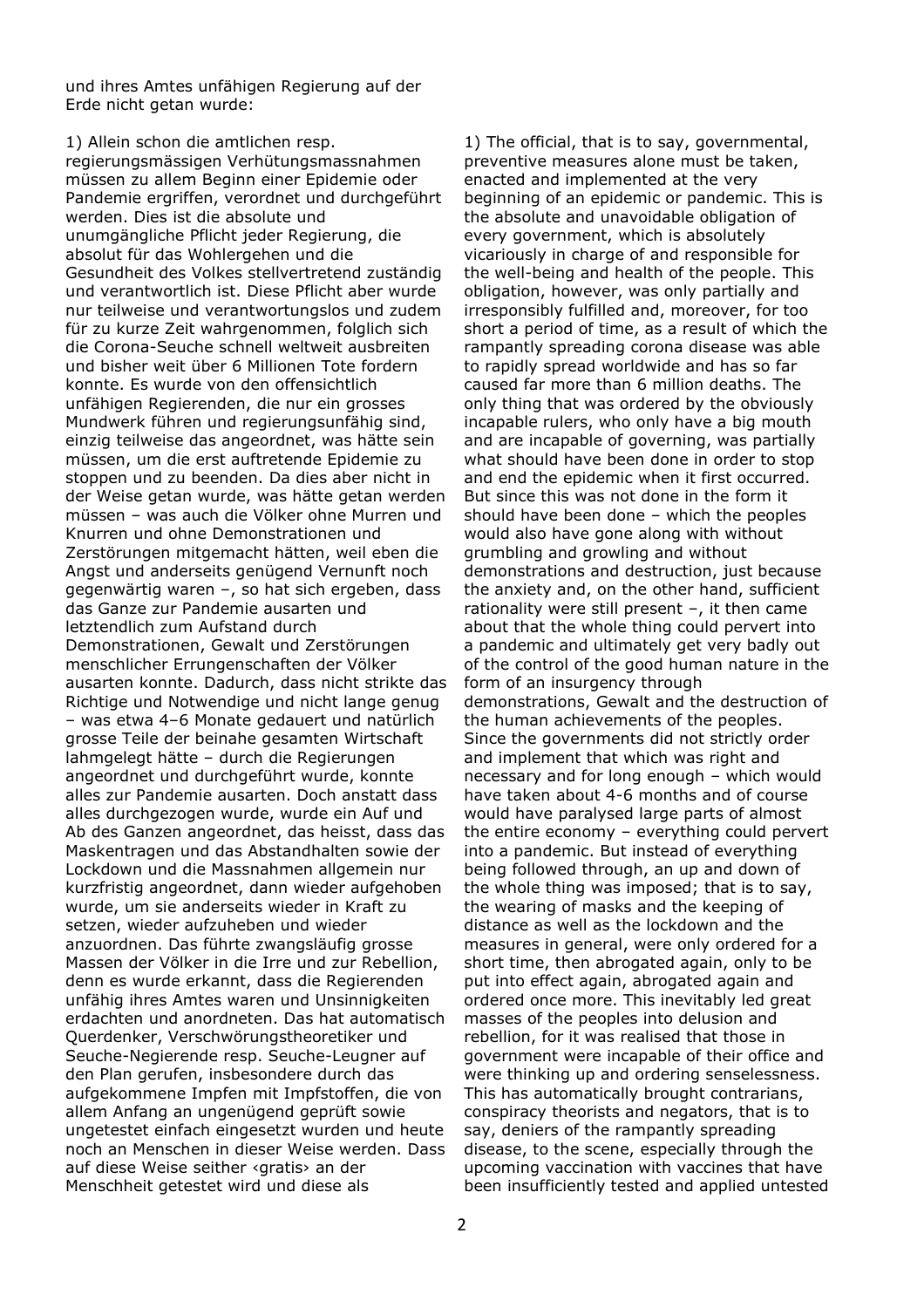willkommenes ‹Versuchskarnickel› missbraucht wird, das stört offenbar niemanden. Tatsache ist jedoch, dass seither – eben seit dem Einsatz ungeprüfter Impfstoffe – viele Tausende von Impftoten in aller Welt zu beklagen sind. Diverse Menschen weisen eben gesundheitliche Konstitutionen auf, die in keiner Weise den Anforderungen der Impfstoffe entsprechen, während andere dagegen immun sind, oder in späteren Jahren mit bösen Spätfolgen geschlagen werden, wobei nicht erkannt werden wird, dass diese auf die Corona-Impfung mit gesundheitsschädlichen Impfstoffen zurückführen. Was nun aber richtigerweise getan werden sollte, als die Corona-Seuche zu grassieren begann, was aber die unfähigen Regierenden aller Staaten nicht getan, sondern verantwortungsvoll in keiner Art und Weise bedacht, sondern verschlafen haben, ist folgendes:

1. Ein allgemeiner und volksumfassender und absolut unumgänglicher Lockdown.

2. Das obligatorische Tragen geeigneter Atemschutzmasken der Güte FFP2.

3. Die unumgängliche Abstandhaltung zwischen den Menschen.

4. Die notwendige Zeitdauer dieser Massnahmen von mindestens 3–6 Monaten.

5. Völlige Isolierung bekannter seuchenbefallener Personen, mit angemessener Pflege.

6. Notwendige staatliche Lebensmittel-Versorgung seuchenisolierter Personen.

7. Staatliche Kontrolle bezüglich der Einhaltung der verordneten Sicherheitsmassnahmen.

2) Es muss schon zu allem Anfang einer Seuche – egal ob Epidemie oder Pandemie – regierungsamtlich die Verbreitung derselben mit entsprechenden und langfristigen sichernden Massnahmen zu bestimmen und dadurch zu unterbinden sein, da zu diesem Zeitpunkt die Völker noch auf vernünftiges Verhalten und Handeln ansprechbar sind, was sich im Lauf der Zeit aber legt, wenn Misserfolge sichtbar werden. Auch werden Skeptiker, Verschwörungstheoretiker, Negierende und

from the very beginning and are still being used on human beings in this form today. The fact that this has been tested on humanity 'for free' in this form ever since, and that the humanity has been misused as welcome 'guinea pigs', does obviously not seem to bother anyone. It is a fact, however, that since then – precisely since the application of untried vaccines – many thousands of vaccine deaths have been reported all over the world. Various human beings in fact show health conditions that in no form correspond to the demands of the vaccines, while others are immune to them, or are struck with severe late effects in later years, in which case it will not be recognised that these can be related back to the corona vaccination with vaccines that are harmful to health. However, that which should have been done when the rampantly spreading corona disease began to be rampant, which, however, the incapable rulers of all countries have not done, but instead have not considered responsibly in any form, but have rather slept it away, is the following:

1. A general and nationwide and absolutely unavoidable lockdown.

2. The obligatory wearing of suitable respiratory protection masks of FFP2 quality.

3. The absolutely essential keeping of distance between human beings.

4. The necessary duration of these measures of at least 3-6 months.

5. Complete isolation of known persons afflicted with the rampantly spreading disease, along with appropriate care.

6. Necessary government-run food supply for persons isolated due to the rampantly spreading disease.

7. A government control with regard to compliance with the enacted safety measures.

2) Already from the very beginning of a rampantly spreading disease – regardless of whether it is an epidemic or a pandemic – the spread of the same has to be determined and implemented by the government through corresponding and long-term safeguarding measures, since at this point in time the peoples are still receptive to rational behaviour and acting, which, however, will subside in the course of time when failures become visible. Also, sceptics, conspiracy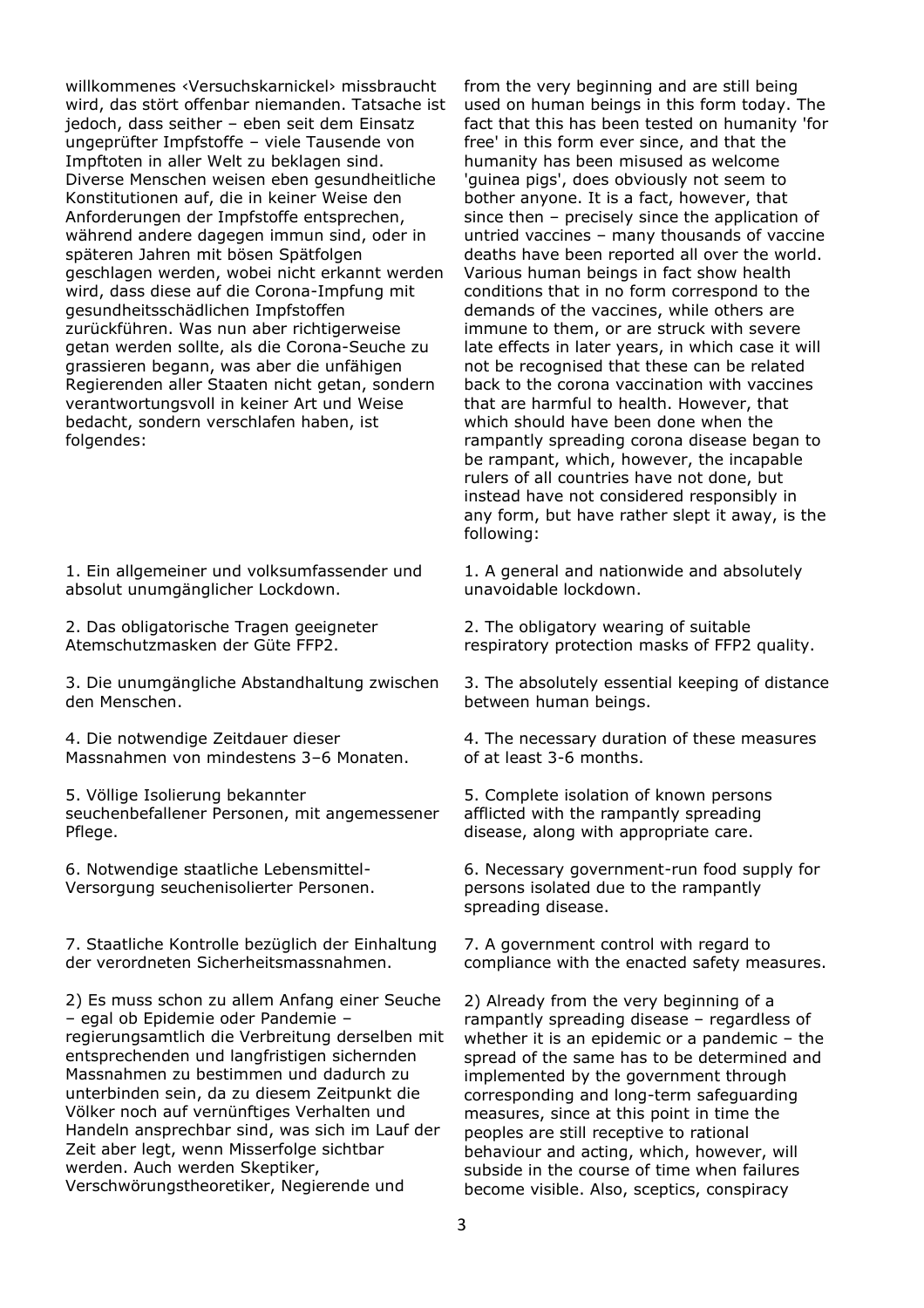Bestreitende mit der Zeit in Erscheinung treten, wenn die Regierenden aus Unvermögen und Unfähigkeit nicht schon bei Beginn einer Seuche in der Weise alles anordnen und durchführen lassen, was zur Eindämmung einer Seuche bestimmt ist und den Völkern vernünftig verordnet werden muss. Die Freiheit des einzelnen ist dabei unter allen Umständen zu berücksichtigen und zu achten, insbesondere in bezug auf die Freiwilligkeit einer Impfung, die so oder so in den Bereich einer Selbstentscheidung fällt, die nicht durch Gewalt einer staatlichen Verordnung oder durch eine falsche Rechtfertigung, Einstellung, Angst oder die Verhaltensweise anderer Menschen tangiert werden darf. Was des Rechtens und die Pflicht einer fähigen Regierung wäre, das bezieht sich darauf, dass diese in jeder Beziehung das Richtige für das jeweilige Volk entscheidet und durchführen lässt, um ihm ohne Gewalt, Diktaturallüren und in Freiheit das bestmögliche Wohl und die Sicherheit der Gesundheit und des Lebens zu gewährleisten.

Das ist das, was ich zum Ganzen zu sagen und Zeit meines Lebens gelernt habe, was ich auch unter Freiheit und Verantwortung für die Menschheit wirklich verstehe, wie dies für alle Menschen gleichermassen gilt und auch durch die Machtgier, die Dummheit oder Unfähigkeit der Regierenden nicht geändert werden darf.

**Zafenatpaneach** Das was du gesagt hast, das ist meine und unser aller Ansicht. Und was du ausführst, was zu allem Beginn der Corona-Seuche hätte getan werden müssen, das entspricht dem, was wirklich die Notwendigkeit gewesen wäre.

**Bermunda** Das ist auch das, was Ptaah sagte, nämlich dass dieserart gehandelt werden müsste, um das zu verhindern, was eben sich in verheerender Weise ergeben hat. Und wie ich von ihm weiss, wird die Corona-Seuche weiterhin das Tagesgeschehen der irdischen Völker beherrschen. Zwar ist die gegenwärtig sich stark im Verbreiten begriffene Variante der letzten Mutation in ihrem Verlauf und in der Wirkung nicht derart aggressiv wie die Mutationen zuvor, doch wird sie in den kommenden Wochen überwiegend werden und sich sehr stark verbreiten. Ausserdem wird es sein, dass die Impfungen grossteils nutzlos sein werden, denn das ständig mutierende Virus der Seuche hat sich bereits derart verändert, dass die Impfungen je länger, je mehr nutzlos gegen eine Neuinfektion werden, folglich also Geimpfte

theorists, negators and deniers will appear in time if already at the beginning of a rampantly spreading disease those in government, out of inability and incapability, do not order and carry out everything that is destined for keeping a rampantly spreading disease at bay and which must be rationally decreed to the peoples. The freedom of the individual must be taken into account and respected in all circumstances, especially with regard to the voluntariness of a vaccination which, one way or another, falls within the realm of a self-decision which must not be touched by force of a state ordinance or by a false justification, attitude, anxiety or the behaviour of other human beings. That which would be rightful and the obligation of a capable government relates to it deciding and implementing in every respect that which is the right thing to do for the respective people, in order to guarantee them the best possible well-being and the security of health and of life, without Gewalt, dictatorial airs and graces, and in freedom.

This is what I have to say about the whole and what I have learned all my life, what I also really understand by freedom and responsibility for humanity, as this applies equally to all human beings and must not be changed even due to the greed for might, the low intelligentum or incapability of those in government.

**Zafenatpaneach** What you have said reflects my opinion and that of all of us. And what you are elaborating on, in terms of what should have been done at the very beginning of the rampantly spreading corona disease, corresponds to what really would have been necessary.

**Bermunda** This is also what Ptaah said, namely that this kind of action should be taken to prevent that which has just happened in a devastating form. And as I know from him, the rampantly spreading corona disease will continue to dominate the events of the day among the earthly peoples. Although the variant of the latest mutation, which is presently spreading rapidly, is not as aggressive in its course and effect as the mutations before it, it will become prevalent and spread dramatically in the coming weeks. In addition to this, it will be the case that the vaccinations will be useless to a large extent, because the continuously mutating virus of the rampantly spreading disease has already changed to such an extent that the vaccinations will become increasingly useless